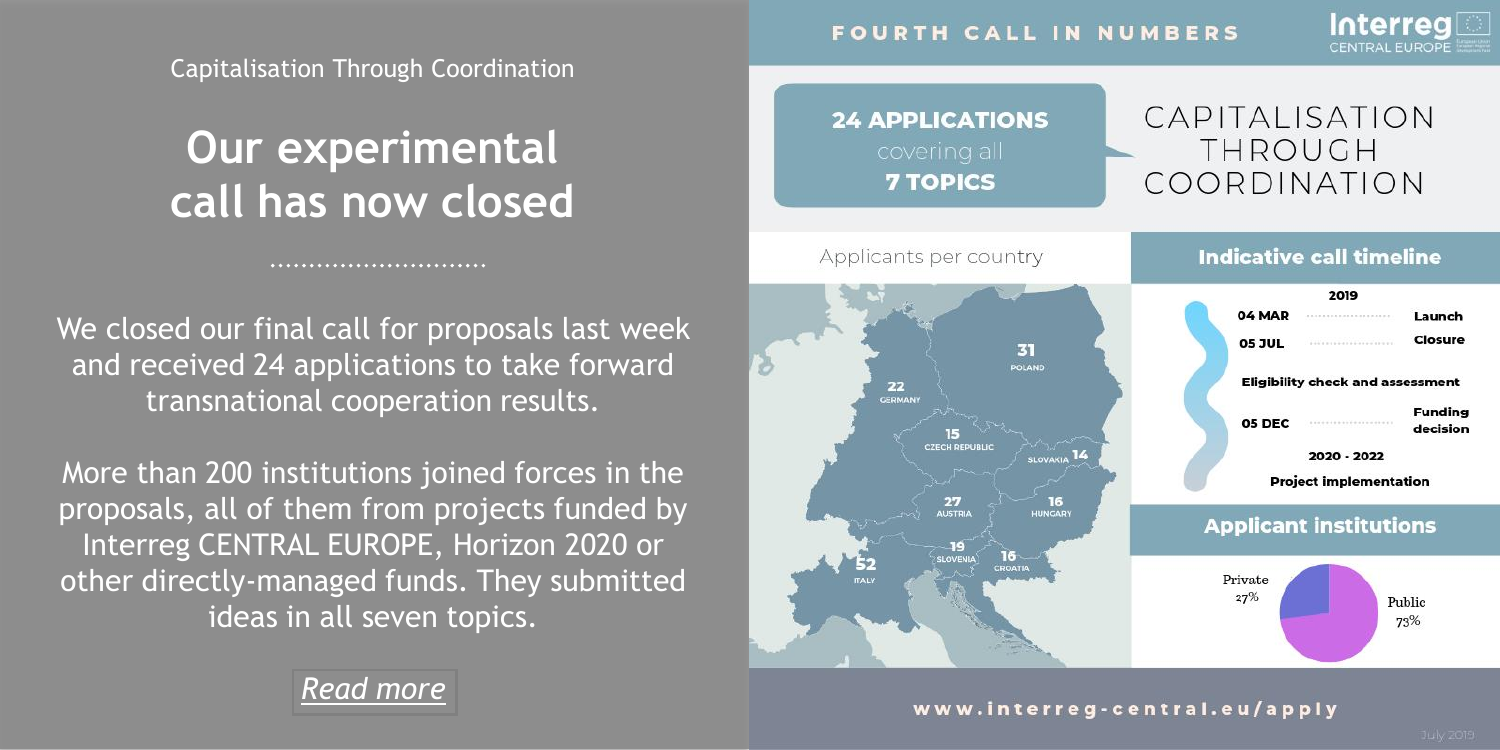



### Interreg: the European spirit in action



Spotlight on Transnational Cooperation

# **PANORAMA magazine covers transnational cooperation**

What are the benefits of transnational cooperation for people across Europe? What do Interreg projects actually do for us? In the July issue of the PANORAMA magazine you will find the answers.

Cooperation is featured on the coverpage and a chapter is dedicated Interreg. CERIecon and RUMOBIL, two of our projects, feature in the stories about entrepreneurship and energy efficiency.

*[Read more](https://www.interreg-central.eu/Content.Node/discover/Panorama69-en.pdf)*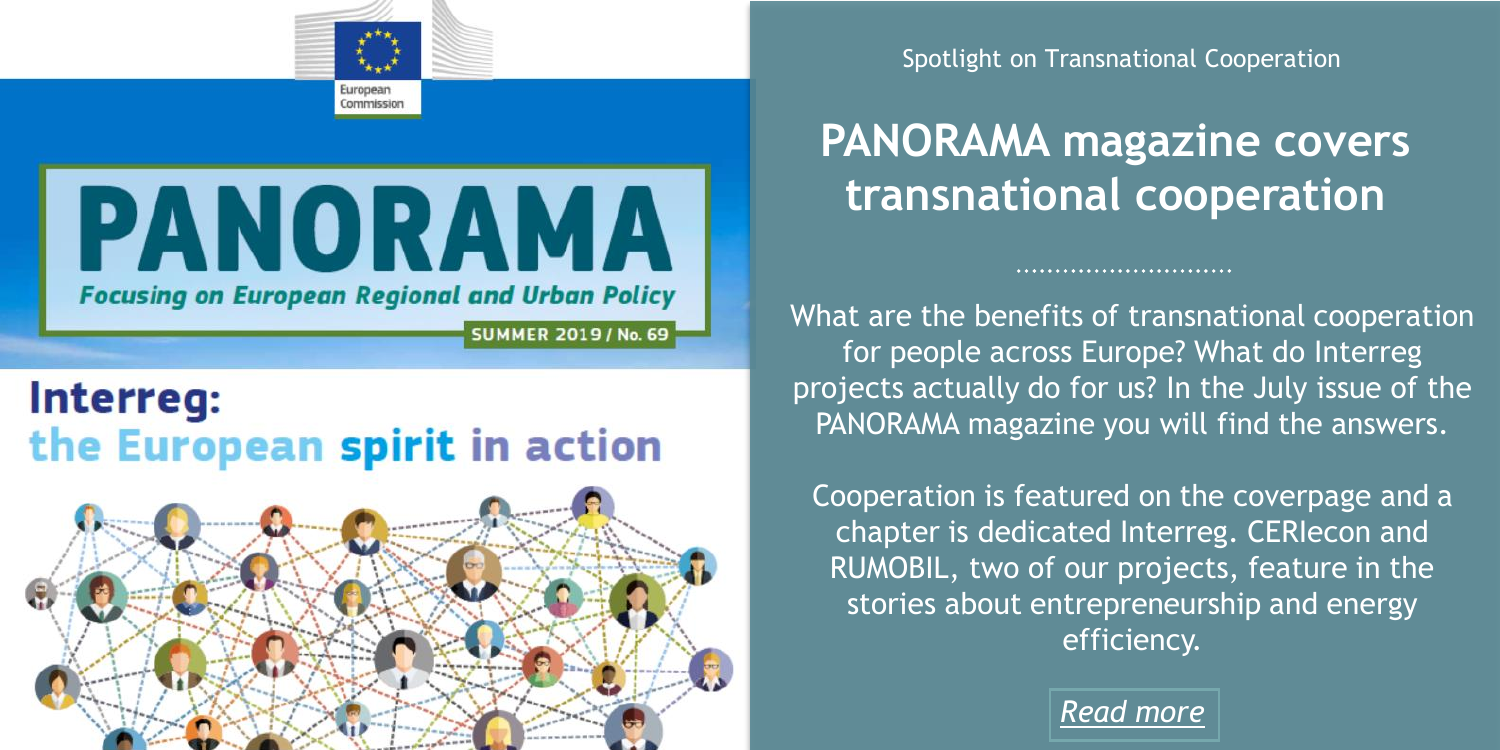

#### EU Regions Week – 9 October 2019

## **Your ideas for Interreg CENTRAL EUROPE 2021-27**

The European Week of Regions and Cities is an annual event on regional and urban development. This year it will take place in Brussels from 7-10 October 2019.

On 9 October we will host a participatory session at this key policy conference. We will initiate a public debate on the future shape of our next programme and look forward to an insightful exchange among central European practitioners, experts and policy makers.

*[Register now and share your ideas](https://europa.eu/regions-and-cities/programme/sessions/471_en)*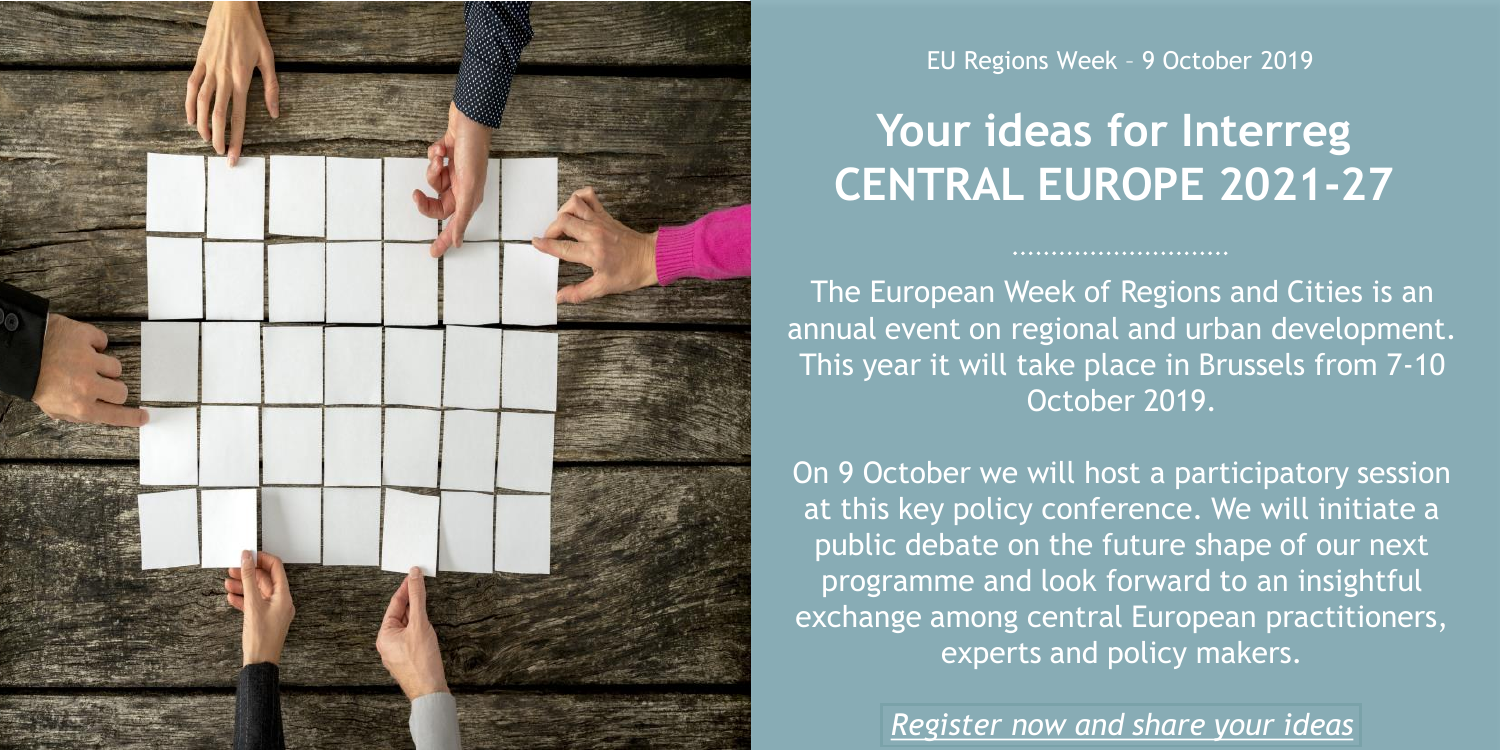EU Regions Week – 10 October 2019

## **Your ideas for cooperation beyond central Europe**

Transnational cooperation already contributes to a stronger and more resilient Europe. But how can it get even closer to the needs of citizens?

At the European Week of Cities and Regions, we will co-host a second session with other transnational Interreg programmes. Don't miss this unique opportunity on 10 October to exchange with policy makers and projects from across Europe.

*[Register now and share your ideas](https://europa.eu/regions-and-cities/programme/sessions/508_en)*